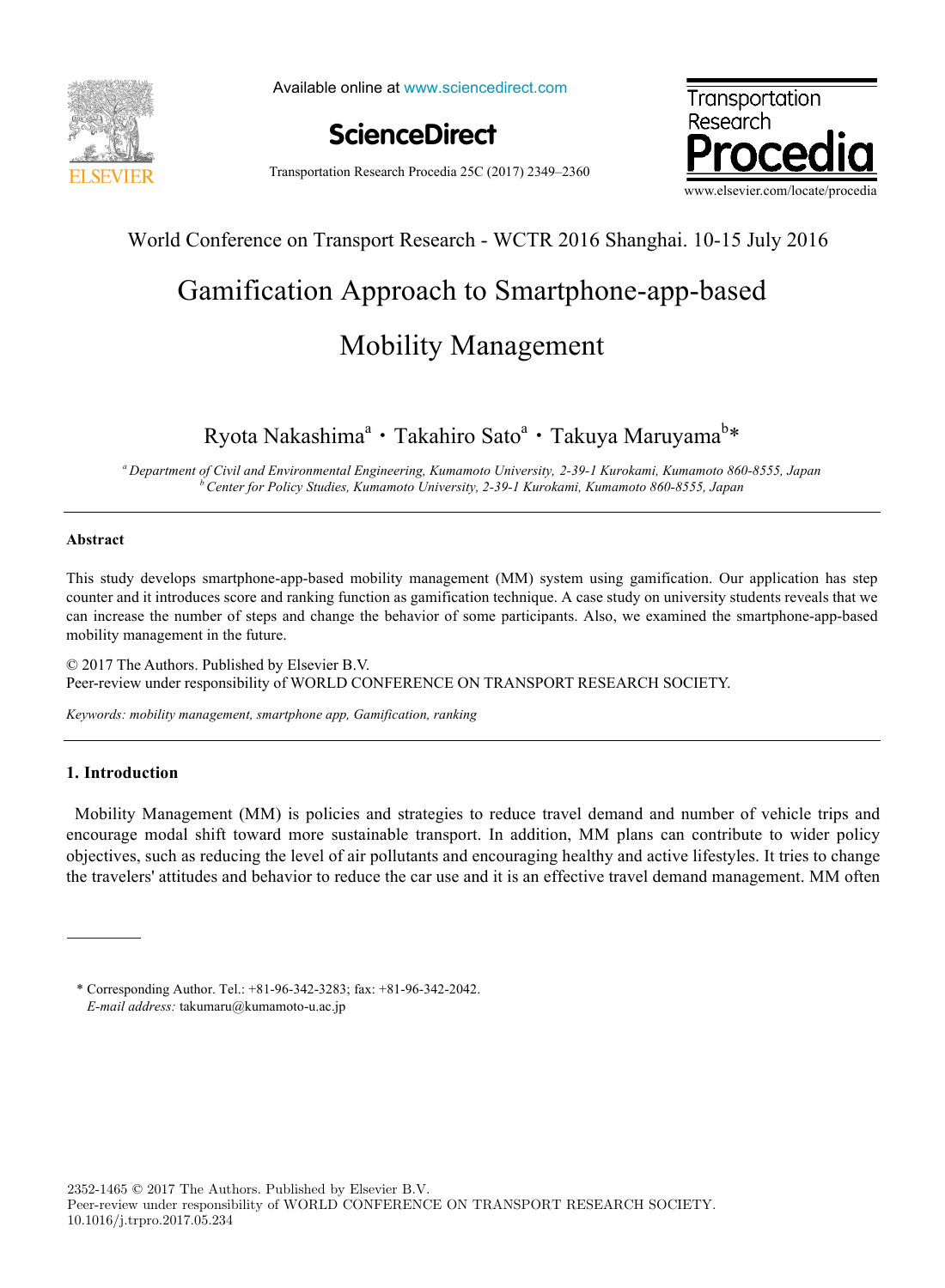uses paper-based and web-based method to change the participants' behavior, but there are some problems such as high cost and burden of participants.

Sato and Maruyama (2014) developed a smartphone-app-based Mobility Management to solve some of these problems. The app can record the participants' travel behavior and make the feedback easily. Sato and Maruyama (2014) find that participant can make a feedback easier and regardless of time and place by using smartphone-app as tool of MM. They also reveal that the app can make the participants' travel behavior environmentally and healthy one. However, that study had some remaining problems such as how to increase the participant and keep the effect sustainably. In addition, it will be more effective to introduce the concept of gamification.

Then this study extends the MM method of Sato and Maruyama (2014) by incorporating gamification that is difficult to do in the paper and web using smartphone app. The content is pedometer or step counter. We focus the study target to young people, and enhance the gaming function to make the app more effective. In particular, we send the ranking of a daily steps for all participants and stimulate the competitiveness. The objective of this study is to evaluate the extended smartphone-app-based MM by a case study.

We divided participants into two groups, one group is used the ranking function, another one is not used the ranking function to easily validate the effect. Also, we examined the change of travel behaviour and attitude before and after the survey.

#### **2. MM and Gamification**

In this session, we summarize the properties of smartphone-app-based MM and gamification technology.

#### *2.1. Smartphone-app-based MM*

Sato and Maruyama (2014) conducted smartphone-app-based MM in Kumamoto University in 2013-2014. Content of MM is the feedback which is recording participants behaviour using their smartphone. This app needs less effort, and it can be performed regardless of time and place. It was able to good effect on the individual user awareness of the environment and health. Some participants suggested that incorporating gamification can improve the effect and increase the participants of MM.

#### *2.2. Gamification*

Gamification is combined two words to "game" and "fication" (Bunchball, 2015). Gamification is technique that is game mechanics into it to motivate participation, engagement, and loyalty. Gamification is not to create something new. It is to amplify the effect of an existing one by applying the motivational techniques that make games so engaging. Several businesses use this technology widely to promote the goods and services. Typical function of gamification includes scoring, ranking and competition.

#### a) Scoring and ranking

Scoring and ranking create a synergistic effect by arranging them; therefore it is more enthusiastic for users. When they check their own score, if it is low, it enables for them to inspire the motivation, for example, "I don't walk today" or "I will more walk tomorrow". Further, when scoring is in the ranking, it awakens a competition desire. However, if this technique is not properly used, it does not exhibit the correct effect.

#### b) Competition

Competition is technology that participants can check other participants score at real time. This technology increase motivation by checking the advance of the familiar opponent. People get more and more enthusiastic because they can decide their own behaviour by checking strategy and tactics by opponent. We have two important points: First point is to prevent the situation with too few participants. Second point is to compete with the person who has the similar ability. If you do not take care of these points, motivation of participants is lowered.

We think that these technologies will be useful in MM application.